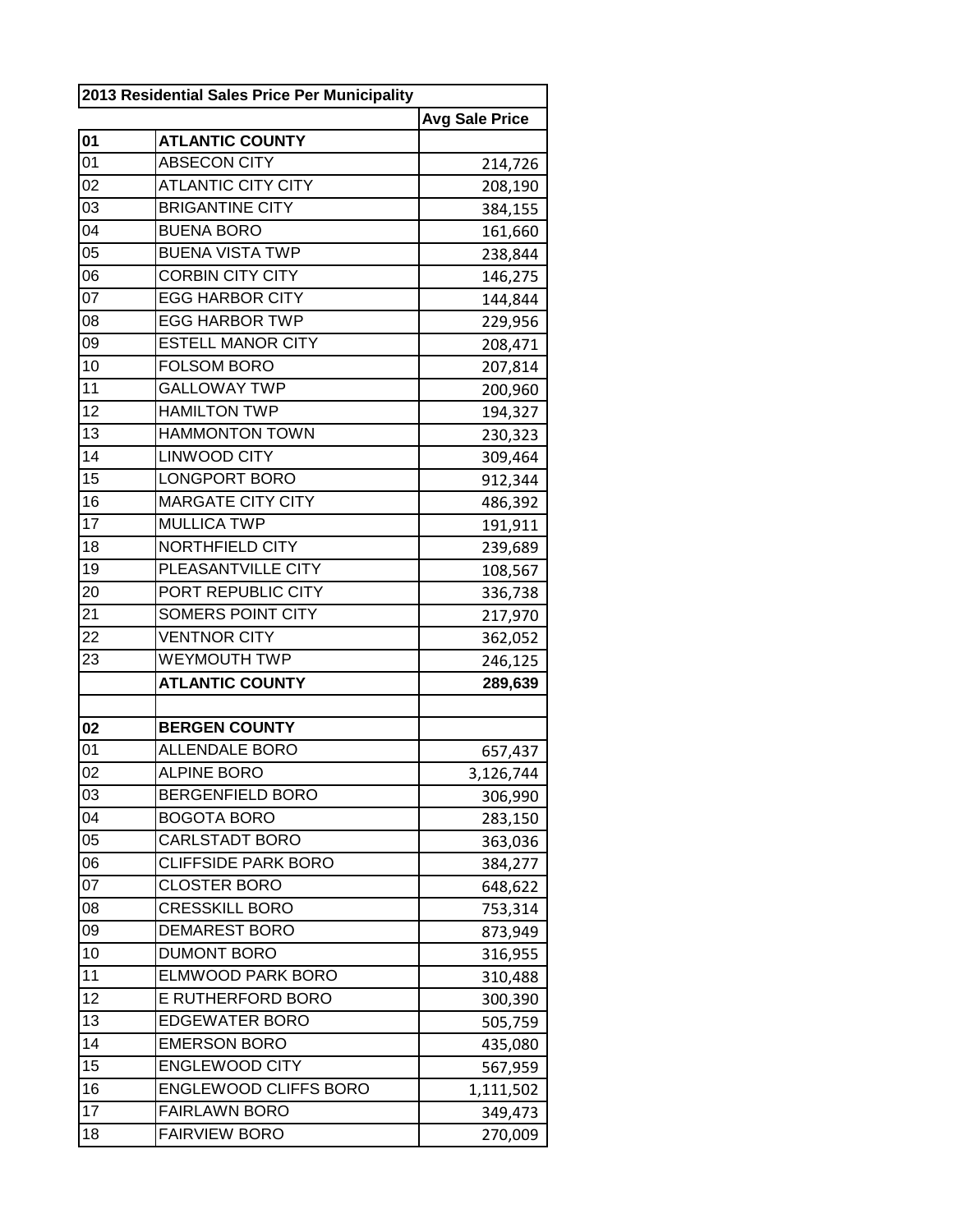| 19 | FORT LEE BORO               | 521,850   |
|----|-----------------------------|-----------|
| 20 | <b>FRANKLIN LAKES BORO</b>  | 1,001,764 |
| 21 | <b>GARFIELD CITY</b>        | 279,072   |
| 22 | <b>GLEN ROCK BORO</b>       | 594,438   |
| 23 | <b>HACKENSACK CITY</b>      | 231,321   |
| 24 | <b>HARRINGTON PARK BORO</b> | 556,262   |
| 25 | <b>HASBROUCK HGHTS BORO</b> | 372,580   |
| 26 | <b>HAWORTH BORO</b>         | 695,125   |
| 27 | <b>HILLSDALE BORO</b>       | 477,776   |
| 28 | <b>HOHOKUS BORO</b>         | 739,869   |
| 29 | <b>LEONIA BORO</b>          | 422,620   |
| 30 | <b>LITTLE FERRY BORO</b>    | 243,588   |
| 31 | <b>LODI BORO</b>            | 282,768   |
| 32 | <b>LYNDHURST TWP</b>        | 318,790   |
| 33 | <b>MAHWAH TWP</b>           | 511,519   |
| 34 | MAYWOOD BORO                | 340,771   |
| 35 | <b>MIDLAND PARK BORO</b>    | 376,551   |
| 36 | MONTVALE BORO               | 564,062   |
| 37 | MOONACHIE BORO              | 308,750   |
| 38 | <b>NEW MILFORD BORO</b>     | 342,429   |
| 39 | <b>NORTH ARLINGTON BORO</b> | 289,321   |
| 40 | NORTHVALE BORO              | 427,757   |
| 41 | NORWOOD BORO                | 597,675   |
| 42 | <b>OAKLAND BORO</b>         | 450,945   |
| 43 | OLD TAPPAN BORO             | 810,976   |
| 44 | ORADELL BORO                | 510,364   |
| 45 | PALISADES PARK BORO         | 463,165   |
| 46 | PARAMUS BORO                | 547,469   |
| 47 | PARK RIDGE BORO             | 497,106   |
| 48 | <b>RAMSEY BORO</b>          | 505,334   |
| 49 | RIDGEFIELD BORO             | 387,614   |
| 50 | RIDGEFIELD PARK VILLAGE     | 261,013   |
| 51 | RIDGEWOOD VILLAGE           | 828,645   |
| 52 | RIVEREDGE BORO              | 423,796   |
| 53 | RIVERVALE TWP               | 528,541   |
| 54 | ROCHELLE PARK TWP           | 320,459   |
| 55 | ROCKLEIGH BORO              | 1,257,500 |
| 56 | RUTHERFORD BORO             | 379,178   |
| 57 | SADDLE BROOK TWP            | 335,982   |
| 58 | SADDLE RIVER BORO           | 1,697,945 |
| 59 | <b>SO HACKENSACK TWP</b>    | 331,667   |
| 60 | <b>TEANECK TWP</b>          | 389,346   |
| 61 | <b>TENAFLY BORO</b>         | 841,717   |
| 62 | TETERBORO BORO              | 0         |
| 63 | UPPER SADDLE RIV BORO       | 886,069   |
| 64 | <b>WALDWICK BORO</b>        | 392,852   |
| 65 | <b>WALLINGTON BORO</b>      | 348,729   |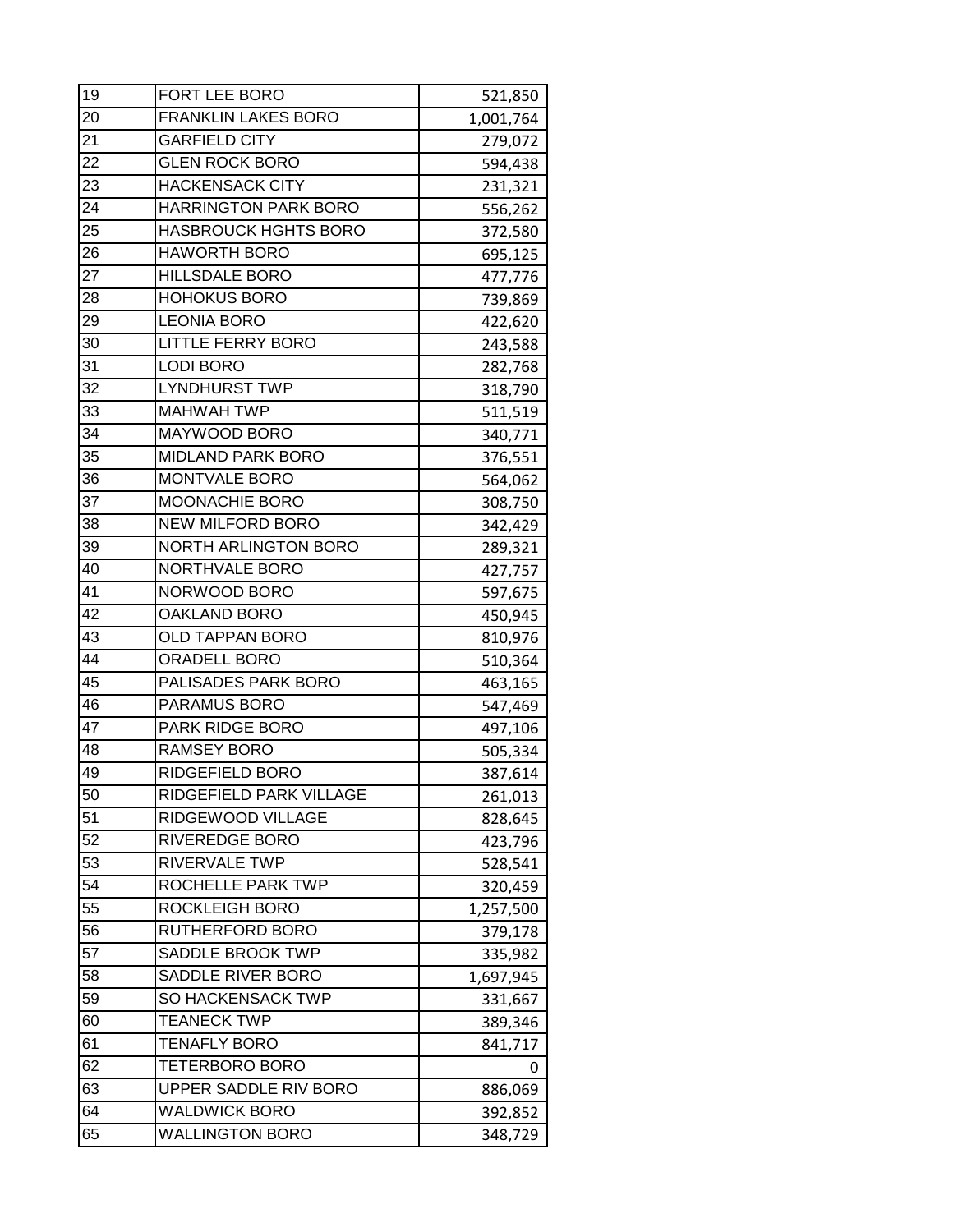| 66 | <b>WASHINGTON TWP</b>      | 453,526 |
|----|----------------------------|---------|
| 67 | WESTWOOD BORO              | 395,812 |
| 68 | <b>WOODCLIFF LAKE BORO</b> | 735,383 |
| 69 | <b>WOOD RIDGE BORO</b>     | 335,491 |
| 70 | <b>WYCKOFF TWP</b>         | 736,106 |
|    | <b>BERGEN COUNTY</b>       | 517,568 |
|    |                            |         |
| 03 | <b>BURLINGTON COUNTY</b>   |         |
| 01 | <b>BASS RIVER TWP</b>      | 236,200 |
| 02 | <b>BEVERLY CITY</b>        | 112,685 |
| 03 | <b>BORDENTOWN CITY</b>     | 218,483 |
| 04 | <b>BORDENTOWN TWP</b>      | 266,523 |
| 05 | <b>BURLINGTON CITY</b>     | 138,979 |
| 06 | <b>BURLINGTON TWP</b>      | 253,767 |
| 07 | <b>CHESTERFIELD TWP</b>    | 397,880 |
| 08 | <b>CINNAMINSON TWP</b>     | 240,765 |
| 09 | <b>DELANCO TWP</b>         | 198,781 |
| 10 | <b>DELRAN TWP</b>          | 240,850 |
| 11 | <b>EASTAMPTON TWP</b>      | 242,907 |
| 12 | <b>EDGEWATER PARK TWP</b>  | 141,742 |
| 13 | <b>EVESHAM TWP</b>         | 258,225 |
| 14 | FIELDSBORO BORO            | 157,100 |
| 15 | <b>FLORENCE TWP</b>        | 220,961 |
| 16 | <b>HAINESPORT TWP</b>      | 260,948 |
| 17 | <b>LUMBERTON TWP</b>       | 335,133 |
| 18 | <b>MANSFIELD TWP</b>       | 236,711 |
| 19 | <b>MAPLE SHADE TWP</b>     | 162,266 |
| 20 | <b>MEDFORD TWP</b>         | 379,426 |
| 21 | <b>MEDFORD LAKES BORO</b>  | 272,666 |
| 22 | <b>MOORESTOWN TWP</b>      | 523,218 |
| 23 | MT HOLLY TWP               | 172,078 |
| 24 | <b>MT LAUREL TWP</b>       | 232,304 |
| 25 | <b>NEW HANOVER TWP</b>     | 181,000 |
| 26 | NO HANOVER TWP             | 303,962 |
| 27 | PALMYRA BORO               | 164,005 |
| 28 | PEMBERTON BORO             | 195,317 |
| 29 | PEMBERTON TWP              | 160,391 |
| 30 | <b>RIVERSIDE TWP</b>       | 149,386 |
| 31 | <b>RIVERTON BORO</b>       | 268,200 |
| 32 | <b>SHAMONG TWP</b>         | 372,803 |
| 33 | SOUTHAMPTON TWP            | 193,081 |
| 34 | <b>SPRINGFIELD TWP</b>     | 263,286 |
| 35 | <b>TABERNACLE TWP</b>      | 280,607 |
| 36 | <b>WASHINGTON TWP</b>      | 285,000 |
| 37 | <b>WESTAMPTON TWP</b>      | 240,865 |
| 38 | <b>WILLINGBORO TWP</b>     | 149,548 |
| 39 | WOODLAND TWP               | 310,843 |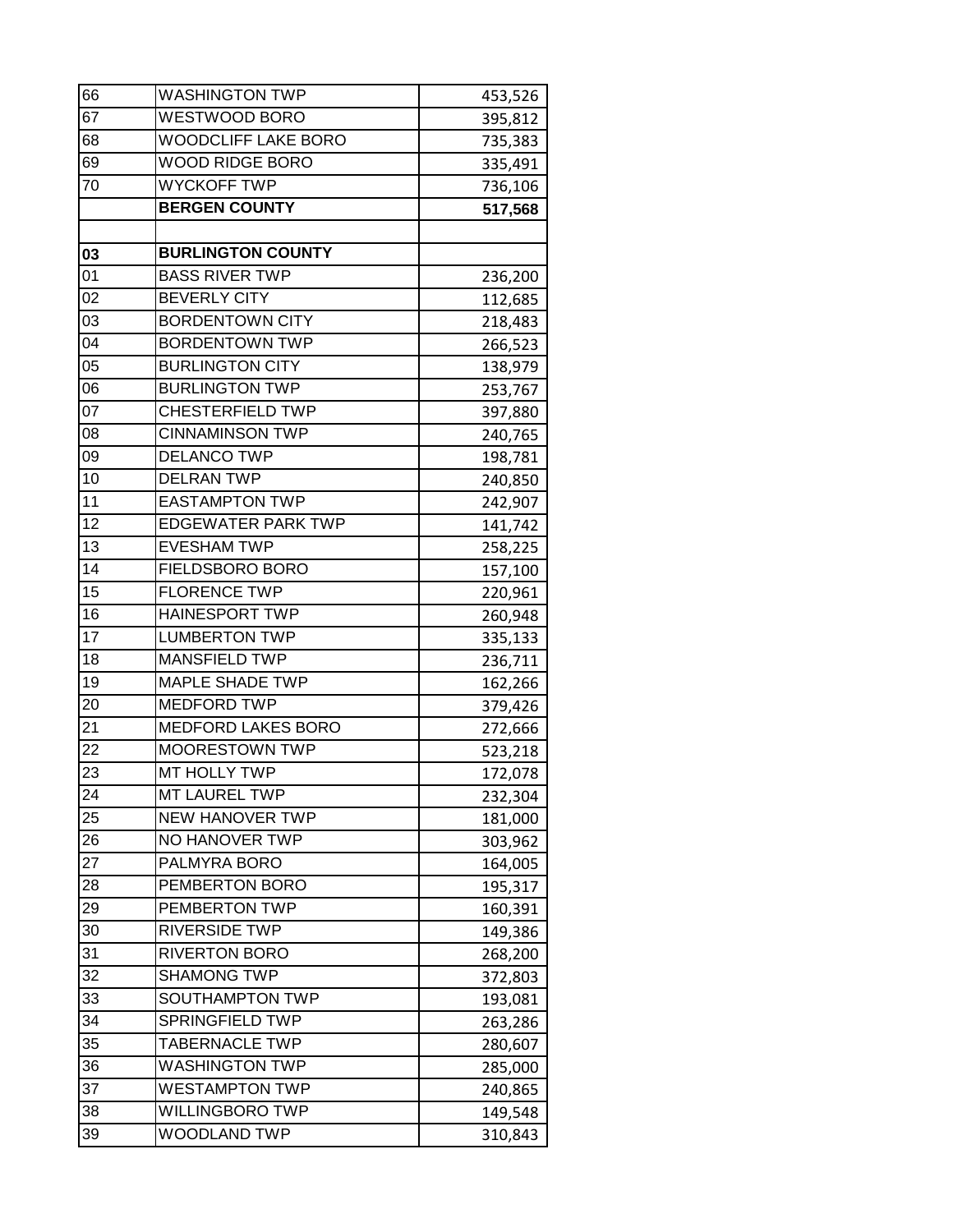| 40              | <b>WRIGHTSTOWN BORO</b>    | 205,000   |
|-----------------|----------------------------|-----------|
|                 | <b>BURLINGTON COUNTY</b>   | 251,515   |
|                 |                            |           |
| 04              | <b>CAMDEN COUNTY</b>       |           |
| 01              | <b>AUDUBON BORO</b>        | 178,208   |
| 02              | <b>AUDUBON PARK BORO</b>   | 0         |
| 03              | <b>BARRINGTON BORO</b>     | 213,342   |
| 04              | <b>BELLMAWR BORO</b>       | 149,391   |
| 05              | <b>BERLIN BORO</b>         | 243,439   |
| 06              | <b>BERLIN TWP</b>          | 174,869   |
| 07              | <b>BROOKLAWN BORO</b>      | 104,000   |
| 08              | <b>CAMDEN CITY</b>         | 63,263    |
| 09              | <b>CHERRY HILL TWNSHP</b>  | 231,541   |
| 10              | <b>CHESILHURST BORO</b>    | 126,333   |
| 11              | <b>CLEMENTON BORO</b>      | 132,018   |
| 12              | COLLINGSWOOD BORO          | 219,783   |
| $\overline{13}$ | GIBBSBORO BORO             | 266,669   |
| 14              | <b>GLOUCESTER CITY</b>     | 102,405   |
| 15              | <b>GLOUCESTER TWP</b>      | 180,753   |
| 16              | <b>HADDON TWP</b>          | 224,708   |
| 17              | HADDONFIELD BORO           | 460,839   |
| 18              | <b>HADDON HEIGHTS BORO</b> | 273,928   |
| 19              | HI NELLA BORO              | 144,000   |
| 20              | <b>LAUREL SPRINGS BORO</b> | 127,892   |
| 21              | <b>LAWNSIDE BORO</b>       | 131,980   |
| 22              | <b>LINDENWOLD BORO</b>     | 101,364   |
| 23              | <b>MAGNOLIA BORO</b>       | 141,218   |
| 24              | MERCHANTVILLE BORO         | 191,868   |
| 25              | <b>MOUNT EPHRAIM BORO</b>  | 136,559   |
| 26              | <b>OAKLYN BORO</b>         | 171,239   |
| 27              | PENNSAUKEN TWP             | 140,998   |
| 28              | PINE HILL BORO             | 133,472   |
| 29              | PINE VALLEY BORO           | 0         |
| 30              | RUNNEMEDE BORO             | 150,705   |
| 31              | SOMERDALE BORO             | 146,756   |
| 32              | <b>STRATFORD BORO</b>      | 162,700   |
| 33              | <b>TAVISTOCK BORO</b>      |           |
| 34              | <b>VOORHEES TWP</b>        | 308,528   |
| 35              | <b>WATERFORD TWP</b>       | 165,535   |
| 36              | <b>WINSLOW TWP</b>         | 177,934   |
| 37              | WOODLYNNE BORO             | 67,250    |
|                 | <b>CAMDEN COUNTY</b>       | 204,731   |
|                 |                            |           |
| 05              | <b>CAPE MAY COUNTY</b>     |           |
| 01              | <b>AVALON BORO</b>         | 1,120,854 |
| 02              | <b>CAPE MAY CITY</b>       | 559,499   |
| 03              | CAPE MAY POINT BORO        | 672,517   |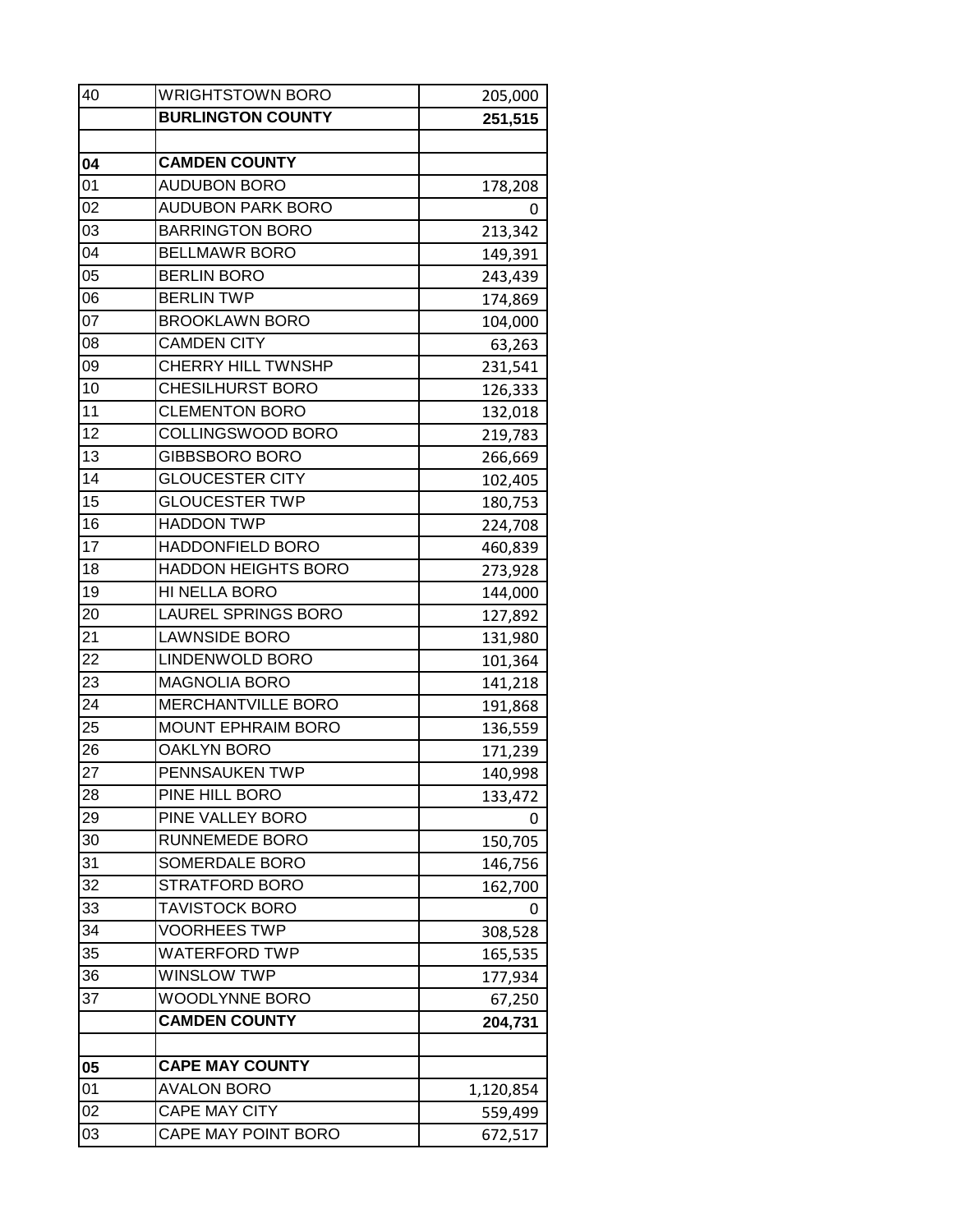| 04 | <b>DENNIS TWP</b>          | 249,884   |
|----|----------------------------|-----------|
| 05 | <b>LOWER TWP</b>           | 273,865   |
| 06 | <b>MIDDLE TWP</b>          | 276,008   |
| 07 | NORTH WILDWOOD CITY        | 270,864   |
| 08 | <b>OCEAN CITY CITY</b>     | 583,807   |
| 09 | <b>SEA ISLE CITY CITY</b>  | 571,441   |
| 10 | STONE HARBOR BORO          | 1,217,399 |
| 11 | <b>UPPER TWP</b>           | 314,707   |
| 12 | <b>WEST CAPE MAY BORO</b>  | 454,833   |
| 13 | WEST WILDWOOD BORO         | 283,400   |
| 14 | WILDWOOD CITY              | 204,839   |
| 15 | WILDWOOD CREST BORO        | 344,585   |
| 16 | <b>WOODBINE BORO</b>       | 160,250   |
|    | <b>CAPE MAY COUNTY</b>     | 518,619   |
|    |                            |           |
| 06 | <b>CUMBERLAND COUNTY</b>   |           |
| 01 | <b>BRIDGETON CITY</b>      | 80,270    |
| 02 | <b>COMMERCIAL TWP</b>      | 99,657    |
| 03 | <b>DEERFIELD TWP</b>       | 174,600   |
| 04 | <b>DOWNE TWP</b>           | 169,833   |
| 05 | <b>FAIRFIELD TWP</b>       | 166,150   |
| 06 | <b>GREENWICH TWP</b>       | 0         |
| 07 | <b>HOPEWELL TWP</b>        | 157,745   |
| 08 | <b>LAWRENCE TWP</b>        | 167,325   |
| 09 | <b>MAURICE RIVER TWP</b>   | 159,438   |
| 10 | <b>MILLVILLE CITY</b>      | 145,633   |
| 11 | SHILOH BORO                | 112,500   |
| 12 | <b>STOW CREEK TWP</b>      | 163,500   |
| 13 | <b>UPPER DEERFIELD TWP</b> | 155,951   |
| 14 | <b>VINELAND CITY</b>       | 171,146   |
|    | <b>CUMBERLAND COUNTY</b>   | 146,708   |
|    |                            |           |
| 07 | <b>ESSEX COUNTY</b>        |           |
| 01 | <b>BELLEVILLE TWP</b>      | 223,561   |
| 02 | <b>BLOOMFIELD TWP</b>      | 291,365   |
| 03 | <b>CALDWELL BORO TWP</b>   | 397,769   |
| 04 | <b>CEDAR GROVE TWP</b>     | 436,063   |
| 05 | <b>EAST ORANGE CITY</b>    | 163,847   |
| 06 | <b>ESSEX FELLS TWP</b>     | 775,730   |
| 07 | <b>FAIRFIELD TWP</b>       | 439,002   |
| 08 | <b>GLEN RIDGE BORO</b>     | 709,547   |
| 09 | <b>IRVINGTON TWP</b>       | 153,276   |
| 10 | <b>LIVINGSTON TWP</b>      | 605,895   |
| 11 | MAPLEWOOD TWP              | 457,360   |
| 12 | <b>MILLBURN TWP</b>        | 1,150,225 |
| 13 | <b>MONTCLAIR TWP</b>       | 586,872   |
| 14 | <b>NEWARK CITY</b>         | 203,016   |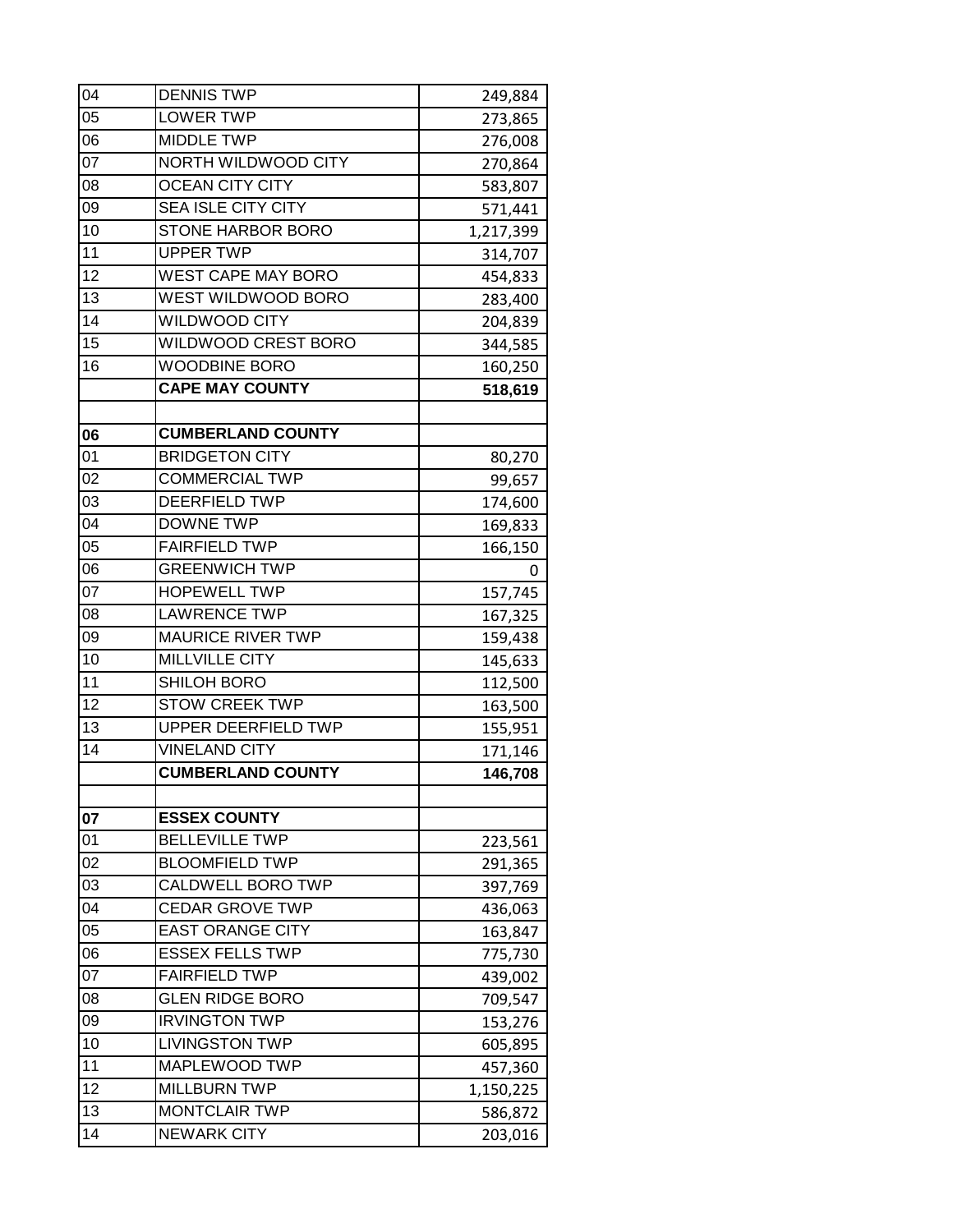| 15              | NORTH CALDWELL TWP        | 724,334 |
|-----------------|---------------------------|---------|
| 16              | <b>NUTLEY TWP</b>         | 346,075 |
| 17              | ORANGE CITY TWP           | 200,735 |
| 18              | ROSELAND BORO             | 534,941 |
| 19              | SOUTH ORANGE VILLAGE TW   | 530,568 |
| 20              | <b>VERONA TWP</b>         | 359,820 |
| 21              | <b>WEST CALDWELL TWP</b>  | 451,111 |
| 22              | <b>WEST ORANGE TWP</b>    | 340,919 |
|                 | <b>ESSEX COUNTY</b>       | 489,310 |
|                 |                           |         |
| 08              | <b>GLOUCESTER COUNTY</b>  |         |
| 01              | <b>CLAYTON BORO</b>       | 177,594 |
| 02              | <b>DEPTFORD TWP</b>       | 177,019 |
| 03              | <b>EAST GREENWICH TWP</b> | 296,995 |
| 04              | <b>ELK TWP</b>            | 287,062 |
| 05              | <b>FRANKLIN TWP</b>       | 195,101 |
| 06              | <b>GLASSBORO BORO</b>     | 170,345 |
| $\overline{07}$ | <b>GREENWICH TWP</b>      | 155,912 |
| 08              | <b>HARRISON TWP</b>       | 323,321 |
| 09              | <b>LOGAN TWP</b>          | 216,606 |
| 10              | <b>MANTUA TWP</b>         | 199,145 |
| 11              | <b>MONROE TWP</b>         | 198,165 |
| 12              | NATIONAL PARK BORO        | 130,841 |
| 13              | <b>NEWFIELD BORO</b>      | 210,625 |
| $\overline{14}$ | PAULSBORO BORO            | 97,725  |
| 15              | PITMAN BORO               | 157,876 |
| 16              | <b>SO HARRISON TWP</b>    | 351,838 |
| 17              | SWEDESBORO BORO           | 194,071 |
| 18              | <b>WASHINGTON TWP</b>     | 215,873 |
| 19              | <b>WENONAH BORO</b>       | 318,155 |
| 20              | WEST DEPTFORD TWP         | 192,980 |
| 21              | <b>WESTVILLE BORO</b>     | 126,015 |
| 22              | <b>WOODBURY CITY</b>      | 141,088 |
| 23              | WOODBURY HEIGHTS BORO     | 173,588 |
| 24              | <b>WOOLWICH TWP</b>       | 290,947 |
|                 | <b>GLOUCESTER COUNTY</b>  | 211,201 |
|                 |                           |         |
| 09              | <b>HUDSON COUNTY</b>      |         |
| 01              | <b>BAYONNE CITY</b>       | 262,051 |
| 02              | <b>EAST NEWARK BORO</b>   | 236,727 |
| 03              | <b>GUTTENBERG TOWN</b>    | 285,776 |
| 04              | <b>HARRISON TOWN</b>      | 251,734 |
| 05              | <b>HOBOKEN CITY</b>       | 593,475 |
| 06              | <b>JERSEY CITY CITY</b>   | 297,756 |
| 07              | <b>KEARNY TOWN</b>        | 258,606 |
| 08              | <b>NORTH BERGEN TWP</b>   | 282,729 |
| 09              | <b>SECAUCUS TOWN</b>      | 338,638 |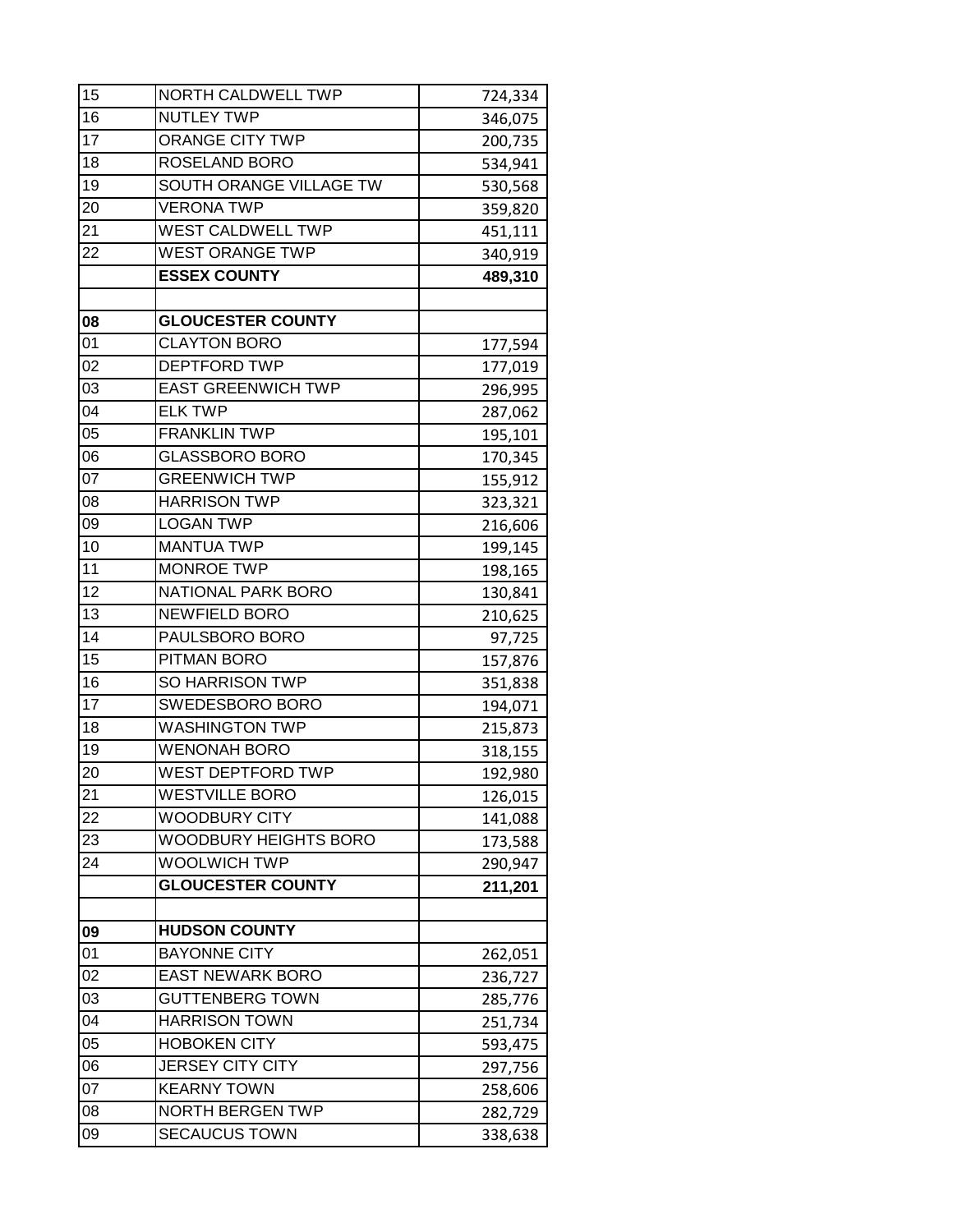| <b>WEEHAWKEN TWP</b><br>619,606<br>WEST NEW YORK TOWN<br>250,886<br><b>HUDSON COUNTY</b><br>386,834<br><b>HUNTERDON COUNTY</b><br><b>ALEXANDRIA TWP</b><br>425,808<br><b>BETHLEHEM TWP</b><br>360,682<br><b>BLOOMSBURY BORO</b><br>214,000<br><b>CALIFON BORO</b><br>341,250<br><b>CLINTON TOWN</b><br>287,938<br><b>CLINTON TWP</b><br>411,763<br><b>DELAWARE TWP</b><br>493,500<br><b>EAST AMWELL TWP</b><br>378,389<br><b>FLEMINGTON BORO</b><br>268,627<br><b>FRANKLIN TWP</b><br>623,382<br><b>FRENCHTOWN BORO</b><br>270,938<br><b>GLEN GARDNER BORO</b><br>199,261<br><b>HAMPTON BORO</b><br>472,200<br><b>HIGH BRIDGE BORO</b><br>239,345<br><b>HOLLAND TWP</b><br>329,923<br><b>KINGWOOD TWP</b><br>379,717<br><b>LAMBERTVILLE CITY</b><br>407,237<br><b>LEBANON BORO</b><br>212,549<br><b>LEBANON TWP</b><br>357,982<br><b>MILFORD BORO</b><br>220,420<br><b>RARITAN TWP</b><br>376,195<br><b>READINGTON TWP</b><br>402,611<br><b>STOCKTON BORO</b><br>529,750<br><b>TEWKSBURY TWP</b><br>739,545<br><b>UNION TWP</b><br>370,768<br><b>WEST AMWELL TWP</b><br>477,440<br><b>HUNTERDON COUNTY</b><br>394,854<br><b>MERCER COUNTY</b><br><b>EAST WINDSOR TWP</b><br>260,940<br><b>EWING TWP</b><br>183,152<br><b>HAMILTON TWP</b><br>223,668<br><b>HIGHTSTOWN BORO</b><br>226,682<br><b>HOPEWELL BORO</b><br>397,076<br><b>HOPEWELL TWP</b><br>471,707<br><b>LAWRENCE TWP</b><br>303,582<br>PENNINGTON BORO<br>522,872<br><b>TRENTON CITY</b><br>71,978<br>ROBBINSVILLE TWP<br>374,749<br><b>WEST WINDSOR TWP</b><br>525,710<br><b>PRINCETON</b> | 10 | <b>UNION CITY CITY</b> | 230,261 |
|----------------------------------------------------------------------------------------------------------------------------------------------------------------------------------------------------------------------------------------------------------------------------------------------------------------------------------------------------------------------------------------------------------------------------------------------------------------------------------------------------------------------------------------------------------------------------------------------------------------------------------------------------------------------------------------------------------------------------------------------------------------------------------------------------------------------------------------------------------------------------------------------------------------------------------------------------------------------------------------------------------------------------------------------------------------------------------------------------------------------------------------------------------------------------------------------------------------------------------------------------------------------------------------------------------------------------------------------------------------------------------------------------------------------------------------------------------------------------------------------------------------------------------------------------------|----|------------------------|---------|
|                                                                                                                                                                                                                                                                                                                                                                                                                                                                                                                                                                                                                                                                                                                                                                                                                                                                                                                                                                                                                                                                                                                                                                                                                                                                                                                                                                                                                                                                                                                                                          | 11 |                        |         |
|                                                                                                                                                                                                                                                                                                                                                                                                                                                                                                                                                                                                                                                                                                                                                                                                                                                                                                                                                                                                                                                                                                                                                                                                                                                                                                                                                                                                                                                                                                                                                          | 12 |                        |         |
|                                                                                                                                                                                                                                                                                                                                                                                                                                                                                                                                                                                                                                                                                                                                                                                                                                                                                                                                                                                                                                                                                                                                                                                                                                                                                                                                                                                                                                                                                                                                                          |    |                        |         |
|                                                                                                                                                                                                                                                                                                                                                                                                                                                                                                                                                                                                                                                                                                                                                                                                                                                                                                                                                                                                                                                                                                                                                                                                                                                                                                                                                                                                                                                                                                                                                          |    |                        |         |
|                                                                                                                                                                                                                                                                                                                                                                                                                                                                                                                                                                                                                                                                                                                                                                                                                                                                                                                                                                                                                                                                                                                                                                                                                                                                                                                                                                                                                                                                                                                                                          | 10 |                        |         |
|                                                                                                                                                                                                                                                                                                                                                                                                                                                                                                                                                                                                                                                                                                                                                                                                                                                                                                                                                                                                                                                                                                                                                                                                                                                                                                                                                                                                                                                                                                                                                          | 01 |                        |         |
|                                                                                                                                                                                                                                                                                                                                                                                                                                                                                                                                                                                                                                                                                                                                                                                                                                                                                                                                                                                                                                                                                                                                                                                                                                                                                                                                                                                                                                                                                                                                                          | 02 |                        |         |
|                                                                                                                                                                                                                                                                                                                                                                                                                                                                                                                                                                                                                                                                                                                                                                                                                                                                                                                                                                                                                                                                                                                                                                                                                                                                                                                                                                                                                                                                                                                                                          | 03 |                        |         |
|                                                                                                                                                                                                                                                                                                                                                                                                                                                                                                                                                                                                                                                                                                                                                                                                                                                                                                                                                                                                                                                                                                                                                                                                                                                                                                                                                                                                                                                                                                                                                          | 04 |                        |         |
|                                                                                                                                                                                                                                                                                                                                                                                                                                                                                                                                                                                                                                                                                                                                                                                                                                                                                                                                                                                                                                                                                                                                                                                                                                                                                                                                                                                                                                                                                                                                                          | 05 |                        |         |
|                                                                                                                                                                                                                                                                                                                                                                                                                                                                                                                                                                                                                                                                                                                                                                                                                                                                                                                                                                                                                                                                                                                                                                                                                                                                                                                                                                                                                                                                                                                                                          | 06 |                        |         |
|                                                                                                                                                                                                                                                                                                                                                                                                                                                                                                                                                                                                                                                                                                                                                                                                                                                                                                                                                                                                                                                                                                                                                                                                                                                                                                                                                                                                                                                                                                                                                          | 07 |                        |         |
|                                                                                                                                                                                                                                                                                                                                                                                                                                                                                                                                                                                                                                                                                                                                                                                                                                                                                                                                                                                                                                                                                                                                                                                                                                                                                                                                                                                                                                                                                                                                                          | 08 |                        |         |
|                                                                                                                                                                                                                                                                                                                                                                                                                                                                                                                                                                                                                                                                                                                                                                                                                                                                                                                                                                                                                                                                                                                                                                                                                                                                                                                                                                                                                                                                                                                                                          | 09 |                        |         |
|                                                                                                                                                                                                                                                                                                                                                                                                                                                                                                                                                                                                                                                                                                                                                                                                                                                                                                                                                                                                                                                                                                                                                                                                                                                                                                                                                                                                                                                                                                                                                          | 10 |                        |         |
|                                                                                                                                                                                                                                                                                                                                                                                                                                                                                                                                                                                                                                                                                                                                                                                                                                                                                                                                                                                                                                                                                                                                                                                                                                                                                                                                                                                                                                                                                                                                                          | 11 |                        |         |
|                                                                                                                                                                                                                                                                                                                                                                                                                                                                                                                                                                                                                                                                                                                                                                                                                                                                                                                                                                                                                                                                                                                                                                                                                                                                                                                                                                                                                                                                                                                                                          | 12 |                        |         |
|                                                                                                                                                                                                                                                                                                                                                                                                                                                                                                                                                                                                                                                                                                                                                                                                                                                                                                                                                                                                                                                                                                                                                                                                                                                                                                                                                                                                                                                                                                                                                          | 13 |                        |         |
|                                                                                                                                                                                                                                                                                                                                                                                                                                                                                                                                                                                                                                                                                                                                                                                                                                                                                                                                                                                                                                                                                                                                                                                                                                                                                                                                                                                                                                                                                                                                                          | 14 |                        |         |
|                                                                                                                                                                                                                                                                                                                                                                                                                                                                                                                                                                                                                                                                                                                                                                                                                                                                                                                                                                                                                                                                                                                                                                                                                                                                                                                                                                                                                                                                                                                                                          | 15 |                        |         |
|                                                                                                                                                                                                                                                                                                                                                                                                                                                                                                                                                                                                                                                                                                                                                                                                                                                                                                                                                                                                                                                                                                                                                                                                                                                                                                                                                                                                                                                                                                                                                          | 16 |                        |         |
|                                                                                                                                                                                                                                                                                                                                                                                                                                                                                                                                                                                                                                                                                                                                                                                                                                                                                                                                                                                                                                                                                                                                                                                                                                                                                                                                                                                                                                                                                                                                                          | 17 |                        |         |
|                                                                                                                                                                                                                                                                                                                                                                                                                                                                                                                                                                                                                                                                                                                                                                                                                                                                                                                                                                                                                                                                                                                                                                                                                                                                                                                                                                                                                                                                                                                                                          | 18 |                        |         |
|                                                                                                                                                                                                                                                                                                                                                                                                                                                                                                                                                                                                                                                                                                                                                                                                                                                                                                                                                                                                                                                                                                                                                                                                                                                                                                                                                                                                                                                                                                                                                          | 19 |                        |         |
|                                                                                                                                                                                                                                                                                                                                                                                                                                                                                                                                                                                                                                                                                                                                                                                                                                                                                                                                                                                                                                                                                                                                                                                                                                                                                                                                                                                                                                                                                                                                                          | 20 |                        |         |
|                                                                                                                                                                                                                                                                                                                                                                                                                                                                                                                                                                                                                                                                                                                                                                                                                                                                                                                                                                                                                                                                                                                                                                                                                                                                                                                                                                                                                                                                                                                                                          | 21 |                        |         |
|                                                                                                                                                                                                                                                                                                                                                                                                                                                                                                                                                                                                                                                                                                                                                                                                                                                                                                                                                                                                                                                                                                                                                                                                                                                                                                                                                                                                                                                                                                                                                          | 22 |                        |         |
|                                                                                                                                                                                                                                                                                                                                                                                                                                                                                                                                                                                                                                                                                                                                                                                                                                                                                                                                                                                                                                                                                                                                                                                                                                                                                                                                                                                                                                                                                                                                                          | 23 |                        |         |
|                                                                                                                                                                                                                                                                                                                                                                                                                                                                                                                                                                                                                                                                                                                                                                                                                                                                                                                                                                                                                                                                                                                                                                                                                                                                                                                                                                                                                                                                                                                                                          | 24 |                        |         |
|                                                                                                                                                                                                                                                                                                                                                                                                                                                                                                                                                                                                                                                                                                                                                                                                                                                                                                                                                                                                                                                                                                                                                                                                                                                                                                                                                                                                                                                                                                                                                          | 25 |                        |         |
|                                                                                                                                                                                                                                                                                                                                                                                                                                                                                                                                                                                                                                                                                                                                                                                                                                                                                                                                                                                                                                                                                                                                                                                                                                                                                                                                                                                                                                                                                                                                                          | 26 |                        |         |
|                                                                                                                                                                                                                                                                                                                                                                                                                                                                                                                                                                                                                                                                                                                                                                                                                                                                                                                                                                                                                                                                                                                                                                                                                                                                                                                                                                                                                                                                                                                                                          |    |                        |         |
|                                                                                                                                                                                                                                                                                                                                                                                                                                                                                                                                                                                                                                                                                                                                                                                                                                                                                                                                                                                                                                                                                                                                                                                                                                                                                                                                                                                                                                                                                                                                                          |    |                        |         |
|                                                                                                                                                                                                                                                                                                                                                                                                                                                                                                                                                                                                                                                                                                                                                                                                                                                                                                                                                                                                                                                                                                                                                                                                                                                                                                                                                                                                                                                                                                                                                          | 11 |                        |         |
|                                                                                                                                                                                                                                                                                                                                                                                                                                                                                                                                                                                                                                                                                                                                                                                                                                                                                                                                                                                                                                                                                                                                                                                                                                                                                                                                                                                                                                                                                                                                                          | 01 |                        |         |
|                                                                                                                                                                                                                                                                                                                                                                                                                                                                                                                                                                                                                                                                                                                                                                                                                                                                                                                                                                                                                                                                                                                                                                                                                                                                                                                                                                                                                                                                                                                                                          | 02 |                        |         |
|                                                                                                                                                                                                                                                                                                                                                                                                                                                                                                                                                                                                                                                                                                                                                                                                                                                                                                                                                                                                                                                                                                                                                                                                                                                                                                                                                                                                                                                                                                                                                          | 03 |                        |         |
|                                                                                                                                                                                                                                                                                                                                                                                                                                                                                                                                                                                                                                                                                                                                                                                                                                                                                                                                                                                                                                                                                                                                                                                                                                                                                                                                                                                                                                                                                                                                                          | 04 |                        |         |
|                                                                                                                                                                                                                                                                                                                                                                                                                                                                                                                                                                                                                                                                                                                                                                                                                                                                                                                                                                                                                                                                                                                                                                                                                                                                                                                                                                                                                                                                                                                                                          | 05 |                        |         |
|                                                                                                                                                                                                                                                                                                                                                                                                                                                                                                                                                                                                                                                                                                                                                                                                                                                                                                                                                                                                                                                                                                                                                                                                                                                                                                                                                                                                                                                                                                                                                          | 06 |                        |         |
|                                                                                                                                                                                                                                                                                                                                                                                                                                                                                                                                                                                                                                                                                                                                                                                                                                                                                                                                                                                                                                                                                                                                                                                                                                                                                                                                                                                                                                                                                                                                                          | 07 |                        |         |
|                                                                                                                                                                                                                                                                                                                                                                                                                                                                                                                                                                                                                                                                                                                                                                                                                                                                                                                                                                                                                                                                                                                                                                                                                                                                                                                                                                                                                                                                                                                                                          | 08 |                        |         |
|                                                                                                                                                                                                                                                                                                                                                                                                                                                                                                                                                                                                                                                                                                                                                                                                                                                                                                                                                                                                                                                                                                                                                                                                                                                                                                                                                                                                                                                                                                                                                          | 11 |                        |         |
|                                                                                                                                                                                                                                                                                                                                                                                                                                                                                                                                                                                                                                                                                                                                                                                                                                                                                                                                                                                                                                                                                                                                                                                                                                                                                                                                                                                                                                                                                                                                                          | 12 |                        |         |
|                                                                                                                                                                                                                                                                                                                                                                                                                                                                                                                                                                                                                                                                                                                                                                                                                                                                                                                                                                                                                                                                                                                                                                                                                                                                                                                                                                                                                                                                                                                                                          | 13 |                        |         |
|                                                                                                                                                                                                                                                                                                                                                                                                                                                                                                                                                                                                                                                                                                                                                                                                                                                                                                                                                                                                                                                                                                                                                                                                                                                                                                                                                                                                                                                                                                                                                          | 14 |                        | 858,363 |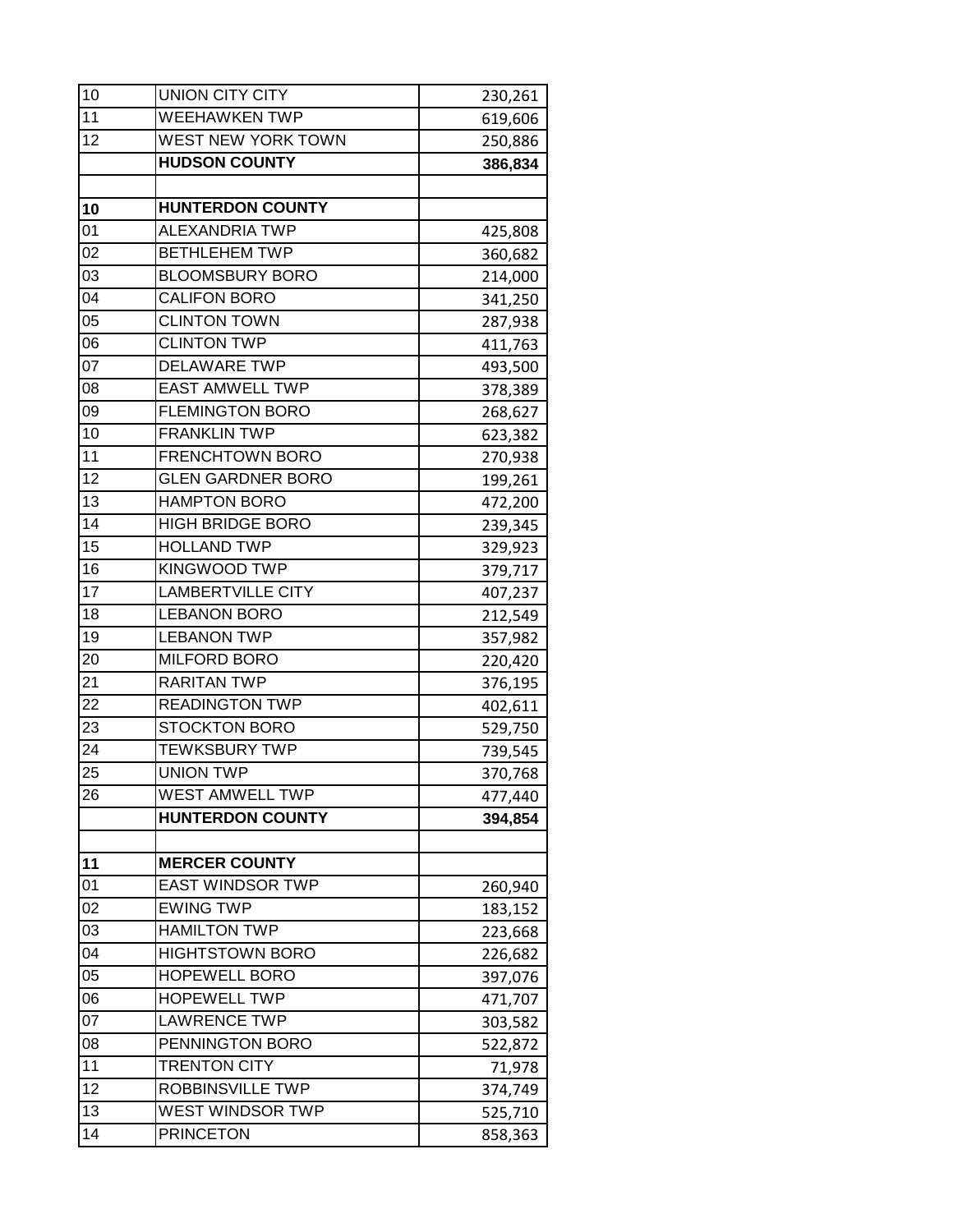|                 | <b>MERCER COUNTY</b>           | 352,077   |
|-----------------|--------------------------------|-----------|
|                 |                                |           |
| 12              | <b>MIDDLESEX COUNTY</b>        |           |
| 01              | <b>CARTERET BORO</b>           | 207,646   |
| 02              | <b>CRANBURY TWP</b>            | 686,073   |
| 03              | <b>DUNELLEN BORO</b>           | 243,197   |
| $\overline{04}$ | <b>EAST BRUNSWICK TWP</b>      | 332,659   |
| 05              | <b>EDISON TWP</b>              | 343,232   |
| 06              | <b>HELMETTA BORO</b>           | 184,305   |
| 07              | <b>HIGHLAND PARK BORO</b>      | 333,948   |
| 08              | <b>JAMESBURG BORO</b>          | 224,006   |
| 09              | <b>METUCHEN BORO</b>           | 358,901   |
| 10              | MIDDLESEX BORO                 | 261,375   |
| 11              | <b>MILLTOWN BORO</b>           | 286,122   |
| 12              | <b>MONROE TWP</b>              | 259,642   |
| 13              | <b>NEW BRUNSWICK CITY</b>      | 332,979   |
| 14              | <b>NORTH BRUNSWICK TWP</b>     | 272,130   |
| 15              | <b>OLD BRIDGE TWP</b>          | 307,920   |
| 16              | PERTH AMBOY CITY               | 204,651   |
| 17              | PISCATAWAY TWP                 | 287,164   |
| 18              | PLAINSBORO TWP                 | 387,404   |
| 19              | SAYREVILLE BORO                | 271,248   |
| 20              | SOUTH AMBOY CITY               | 283,311   |
| 21              | <b>SOUTH BRUNSWICK TWP</b>     | 367,701   |
| 22              | SOUTH PLAINFIELD BORO          | 282,985   |
| 23              | SOUTH RIVER BORO               | 267,910   |
| 24              | SPOTSWOOD BORO                 | 286,676   |
| 25              | <b>WOODBRIDGE TWP</b>          | 241,932   |
|                 | <b>MIDDLESEX COUNTY</b>        | 301,541   |
|                 |                                |           |
| 13              | <b>MONMOUTH COUNTY</b>         |           |
| 01              | <b>ABERDEEN TWP</b>            | 284,023   |
| 02              | ALLENHURST BORO                | 2,865,100 |
| 03              | ALLENTOWN BORO                 | 285,667   |
| 04              | <b>ASBURY PARK CITY</b>        | 224,020   |
| 05              | <b>ATLANTIC HIGHLANDS BORO</b> | 620,918   |
| 06              | AVON BY THE SEA BORO           |           |
| 07              | <b>BELMAR BORO</b>             | 978,429   |
| 08              | <b>BRADLEY BEACH BORO</b>      | 462,550   |
| 09              | <b>BRIELLE BORO</b>            | 487,381   |
| 10              | <b>COLTS NECK TOWNSHIP</b>     | 688,122   |
| 11              | <b>DEAL BORO</b>               | 810,983   |
|                 |                                | 1,597,589 |
| 12              | <b>EATONTOWN BORO</b>          | 281,199   |
| 13              | <b>ENGLISHTOWN BORO</b>        | 215,563   |
| 14              | <b>FAIR HAVEN BORO</b>         | 755,301   |
| 15              | <b>FARMINGDALE BORO</b>        | 246,875   |
| 16              | FREEHOLD BORO                  | 239,263   |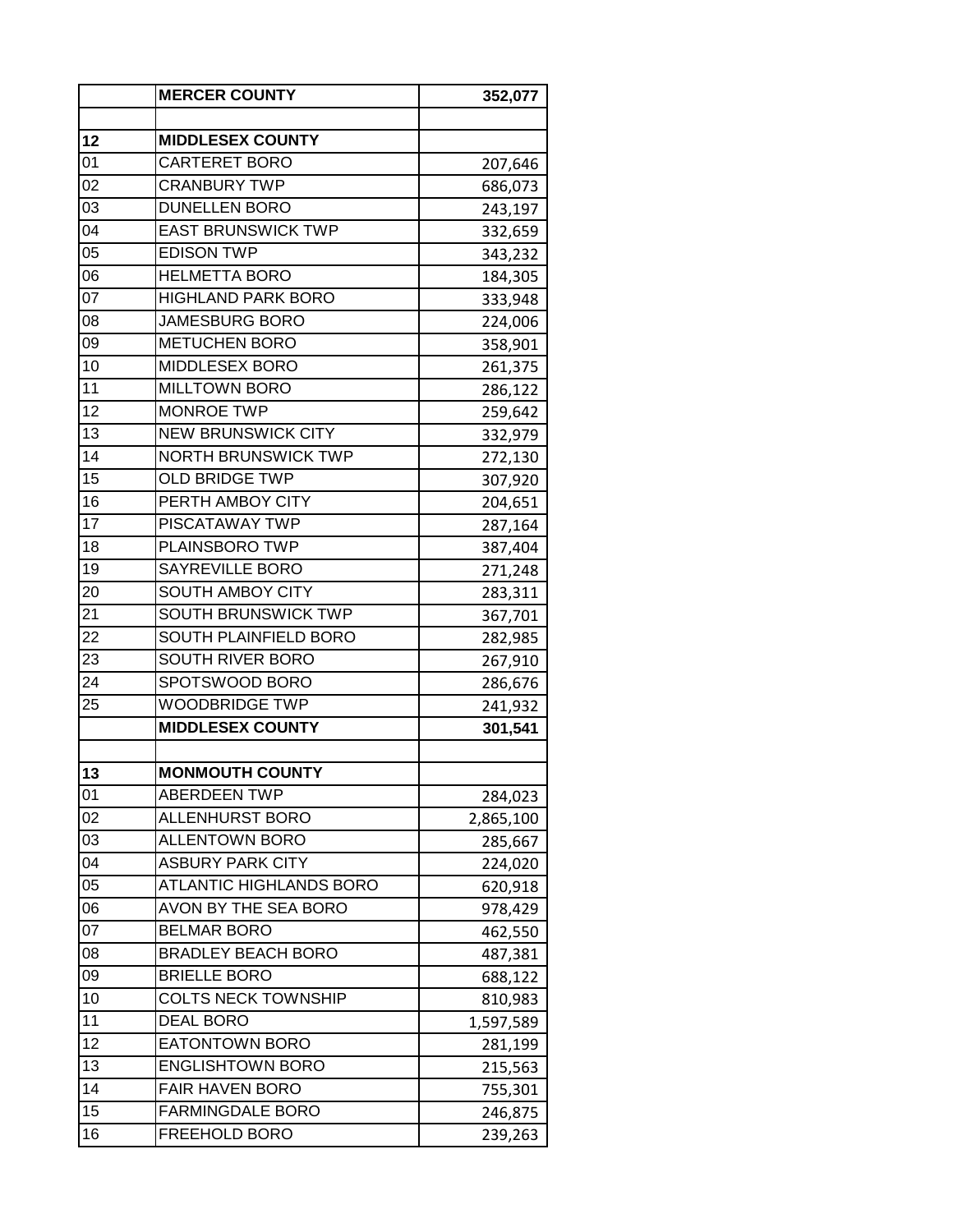| 17 | <b>FREEHOLD TWP</b>          | 327,769   |
|----|------------------------------|-----------|
| 18 | <b>HAZLET TWP</b>            | 288,783   |
| 19 | <b>HIGHLANDS BORO</b>        | 268,646   |
| 20 | <b>HOLMDEL TWP</b>           | 693,779   |
| 21 | <b>HOWELL TWP</b>            | 288,423   |
| 22 | <b>INTERLAKEN BORO</b>       | 699,375   |
| 23 | <b>KEANSBURG BORO</b>        | 145,868   |
| 24 | <b>KEYPORT BORO</b>          | 233,739   |
| 25 | <b>LITTLE SILVER BORO</b>    | 605,264   |
| 26 | <b>LOCH ARBOUR VILLAGE</b>   | 1,525,000 |
| 27 | <b>LONG BRANCH CITY</b>      | 371,175   |
| 28 | <b>MANALAPAN TWP</b>         | 357,017   |
| 29 | <b>MANASQUAN BORO</b>        | 584,675   |
| 30 | <b>MARLBORO TWP</b>          | 465,704   |
| 31 | <b>MATAWAN BORO</b>          | 305,341   |
| 32 | <b>MIDDLETOWN TWP</b>        | 405,469   |
| 33 | <b>MILLSTONE TWP</b>         | 498,884   |
| 34 | MONMOUTH BEACH BORO          | 645,332   |
| 35 | <b>NEPTUNE TWP</b>           | 310,152   |
| 36 | NEPTUNE CITY BORO            | 240,231   |
| 37 | <b>OCEAN TWP</b>             | 386,884   |
| 38 | <b>OCEANPORT BORO</b>        | 444,800   |
| 39 | <b>RED BANK BORO</b>         | 414,107   |
| 40 | ROOSEVELT BORO               | 251,250   |
| 41 | <b>RUMSON BORO</b>           | 1,141,629 |
| 42 | <b>SEA BRIGHT BORO</b>       | 565,750   |
| 43 | <b>SEA GIRT BORO</b>         | 1,647,563 |
| 44 | <b>SHREWSBURY BORO</b>       | 471,615   |
| 45 | <b>SHREWSBURY TWP</b>        | 142,750   |
| 46 | LAKE COMO BORO               | 330,765   |
| 47 | <b>SPRING LAKE BORO</b>      | 1,250,608 |
| 48 | SPRING LAKE HEIGHTS BOR      | 428,051   |
| 49 | <b>TINTON FALLS BORO</b>     | 318,418   |
| 50 | <b>UNION BEACH BORO</b>      | 227,773   |
| 51 | <b>UPPER FREEHOLD TWP</b>    | 466,361   |
| 52 | <b>WALL TWP</b>              | 444,628   |
| 53 | <b>WEST LONG BRANCH BORO</b> | 386,378   |
|    | <b>MONMOUTH COUNTY</b>       | 450,346   |
|    |                              |           |
| 14 | <b>MORRIS COUNTY</b>         |           |
| 01 | <b>BOONTON TOWN</b>          | 370,785   |
| 02 | <b>BOONTON TWP</b>           | 558,273   |
| 03 | <b>BUTLER BORO</b>           | 296,210   |
| 04 | <b>CHATHAM BORO</b>          | 723,940   |
| 05 | <b>CHATHAM TWP</b>           | 853,742   |
| 06 | <b>CHESTER BORO</b>          | 536,550   |
| 07 | <b>CHESTER TWP</b>           | 686,312   |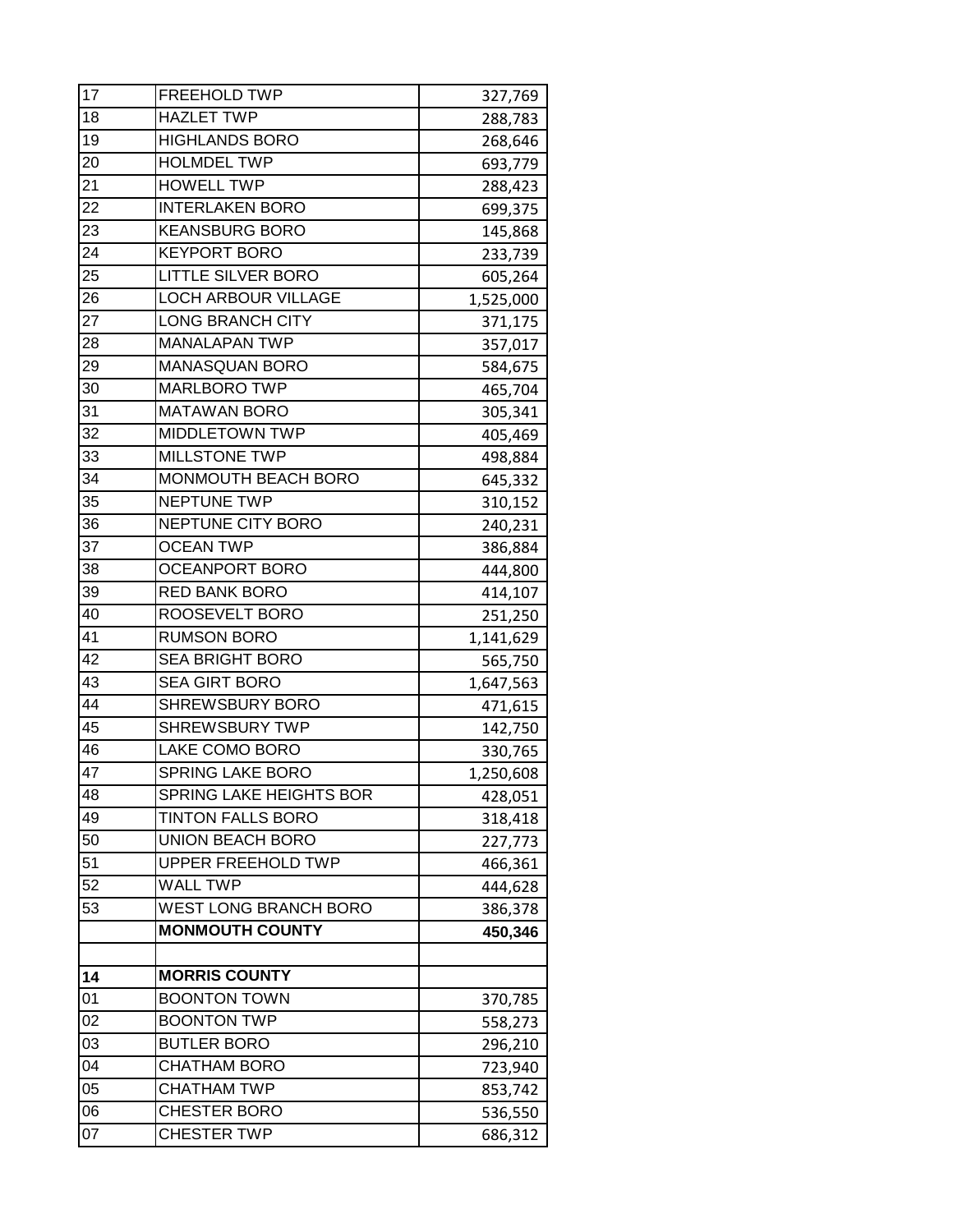| 08       | <b>DENVILLE TWP</b>                         | 450,000   |
|----------|---------------------------------------------|-----------|
| 09       | <b>DOVER TOWN</b>                           | 219,636   |
| 10       | <b>EAST HANOVER TWP</b>                     | 472,192   |
| 11       | <b>FLORHAM PARK BORO</b>                    | 603,801   |
| 12       | <b>HANOVER TWP</b>                          | 445,992   |
| 13       | <b>HARDING TWP</b>                          | 1,089,167 |
| 14       | <b>JEFFERSON TWP</b>                        | 311,201   |
| 15       | <b>KINNELON BORO</b>                        | 598,753   |
| 16       | <b>LINCOLN PARK BORO</b>                    | 312,651   |
| 17       | <b>MADISON BORO</b>                         | 752,075   |
| 18       | <b>MENDHAM BORO</b>                         | 620,242   |
| 19       | <b>MENDHAM TWP</b>                          | 851,159   |
| 20       | <b>MINE HILL TWP</b>                        | 288,524   |
| 21       | <b>MONTVILLE TWP</b>                        | 551,207   |
| 22       | <b>MORRIS TWP</b>                           | 557,273   |
| 23       | <b>MORRIS PLAINS BORO</b>                   | 422,690   |
| 24       | <b>MORRISTOWN TOWN</b>                      | 395,572   |
| 25       | <b>MOUNTAIN LAKES BORO</b>                  | 918,865   |
| 26       | MOUNT ARLINGTON BORO                        | 356,054   |
| 27       | <b>MOUNT OLIVE TWP</b>                      | 337,771   |
| 28       | NETCONG BORO                                | 227,756   |
| 29       | PARSIPPANY TR HLS TWP                       | 366,953   |
| 30       | LONG HILL TWP                               | 500,863   |
| 31       | PEQUANNOCK TWP                              | 367,619   |
| 32       | <b>RANDOLPH TWP</b>                         | 509,656   |
| 33       | RIVERDALE BORO                              | 299,932   |
| 34       | ROCKAWAY BORO                               | 280,556   |
| 35       | ROCKAWAY TWP                                | 331,202   |
| 36       | <b>ROXBURY TWP</b>                          | 319,928   |
| 37       | <b>VICTORY GARDENS BORO</b>                 | 139,400   |
| 38       | <b>WASHINGTON TWP</b>                       | 418,955   |
| 39       | <b>WHARTON BORO</b>                         | 246,560   |
|          | <b>MORRIS COUNTY</b>                        | 479,475   |
|          | <b>OCEAN COUNTY</b>                         |           |
| 15<br>01 | <b>BARNEGAT TWP</b>                         |           |
| 02       |                                             | 237,402   |
| 03       | BARNEGAT LIGHT BORO<br><b>BAY HEAD BORO</b> | 718,917   |
| 04       | <b>BEACH HAVEN BORO</b>                     | 1,526,190 |
| 05       |                                             | 676,342   |
| 06       | BEACHWOOD BORO<br><b>BERKELEY TWP</b>       | 215,685   |
| 07       | <b>BRICK TWP</b>                            | 165,194   |
| 08       | TOMS RIVER TWP                              | 268,094   |
|          |                                             | 273,053   |
| 09<br>10 | EAGLESWOOD TWP<br>HARVEY CEDARS BORO        | 278,563   |
| 11       |                                             | 1,145,250 |
|          | <b>ISLAND HEIGHTS BORO</b>                  | 412,000   |
| 12       | <b>JACKSON TWP</b>                          | 309,098   |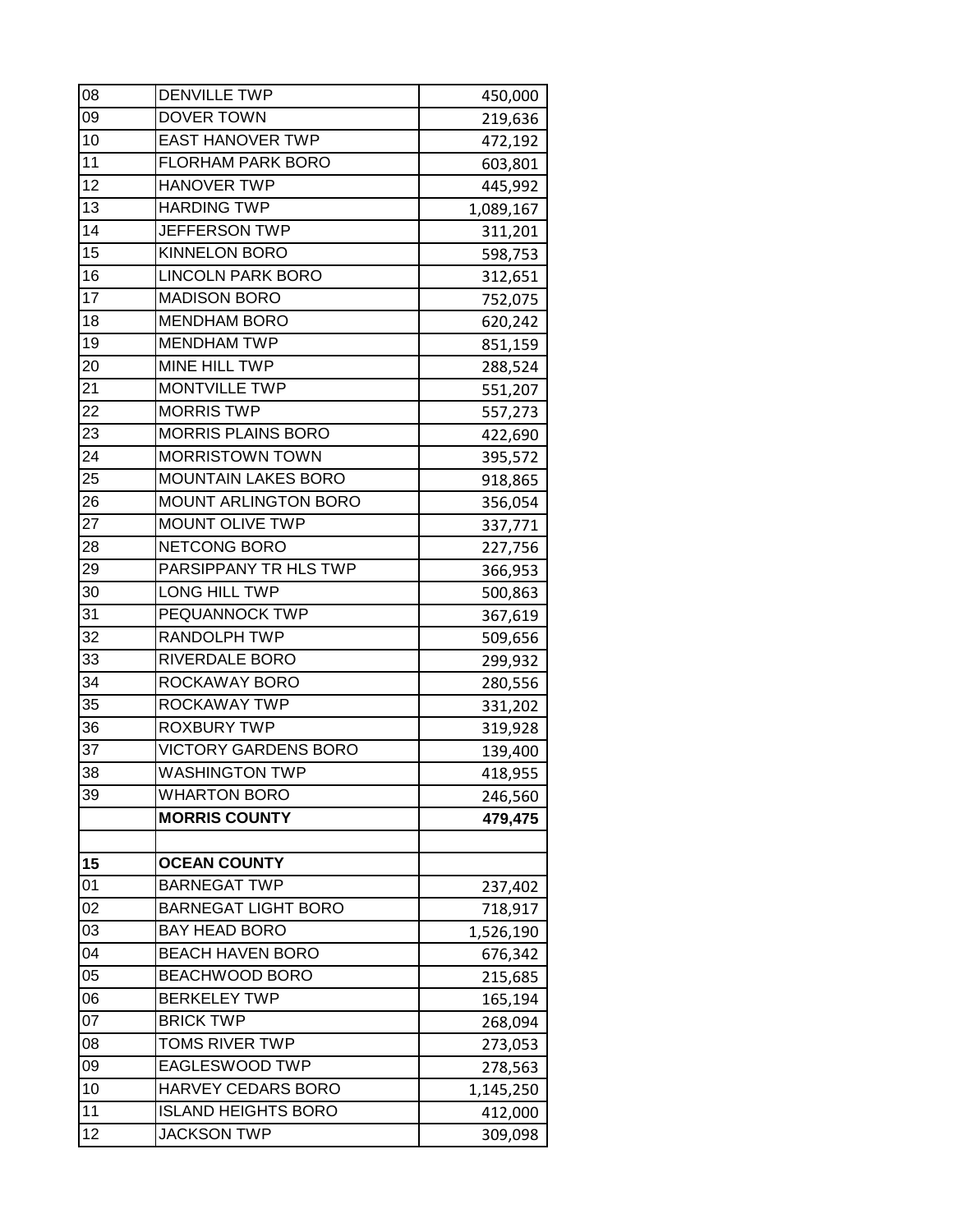| 13 | <b>LACEY TWP</b>              | 274,977   |
|----|-------------------------------|-----------|
| 14 | <b>LAKEHURST BORO</b>         | 148,333   |
| 15 | <b>LAKEWOOD TWP</b>           | 223,343   |
| 16 | <b>LAVALLETTE BORO</b>        | 729,774   |
| 17 | <b>LITTLE EGG HARBOR TWP</b>  | 192,014   |
| 18 | <b>LONG BEACH TWP</b>         | 945,077   |
| 19 | <b>MANCHESTER TWP</b>         | 133,027   |
| 20 | <b>MANTOLOKING BORO</b>       | 2,016,233 |
| 21 | <b>OCEAN TWP</b>              | 276,070   |
| 22 | <b>OCEAN GATE BORO</b>        | 211,625   |
| 23 | PINE BEACH BORO               | 251,650   |
| 24 | <b>PLUMSTED TWP</b>           | 348,122   |
| 25 | POINT PLEASANT BORO           | 386,104   |
| 26 | PT PLEASANT BEACH BORO        | 678,091   |
| 27 | <b>SEASIDE HEIGHTS BORO</b>   | 175,000   |
| 28 | <b>SEASIDE PARK BORO</b>      | 595,348   |
| 29 | SHIP BOTTOM BORO              | 581,709   |
| 30 | SOUTH TOMS RIVER BORO         | 170,489   |
| 31 | <b>STAFFORD TWP</b>           | 220,957   |
| 32 | <b>SURF CITY BORO</b>         | 747,431   |
| 33 | <b>TUCKERTON BORO</b>         | 208,393   |
|    | <b>OCEAN COUNTY</b>           | 298,588   |
|    |                               |           |
| 16 | <b>PASSAIC COUTNY</b>         |           |
| 01 | <b>BLOOMINGDALE BORO</b>      | 283,495   |
| 02 | <b>CLIFTON CITY</b>           | 305,298   |
| 03 | <b>HALEDON BORO</b>           | 231,227   |
| 04 | <b>HAWTHORNE BORO</b>         | 326,340   |
| 05 | <b>LITTLE FALLS TWP</b>       | 305,039   |
| 06 | NORTH HALEDON BORO            | 420,356   |
| 07 | PASSAIC CITY                  | 249,497   |
| 08 | PATERSON CITY                 | 222,802   |
| 09 | POMPTON LAKES BORO            | 245,621   |
| 10 | PROSPECT PARK BORO            | 216,154   |
| 11 | RINGWOOD BORO                 | 348,309   |
| 12 | <b>TOTOWA BORO</b>            | 374,672   |
| 13 | <b>WANAQUE BORO</b>           | 296,126   |
| 14 | <b>WAYNE TWP</b>              | 419,707   |
| 15 | WEST MILFORD TWP              | 269,784   |
| 16 | WOODLAND PARK BORO            | 347,130   |
|    | <b>PASSAIC COUTNY</b>         | 324,072   |
|    |                               |           |
| 17 | <b>SALEM COUNTY</b>           |           |
| 01 | ALLOWAY TOWNSHIP              | 209,581   |
| 02 | <b>CARNEYS POINT TOWNSHIP</b> | 148,500   |
| 03 | <b>ELMER BORO</b>             | 195,380   |
| 04 | <b>ELSINBORO TWP</b>          | 147,667   |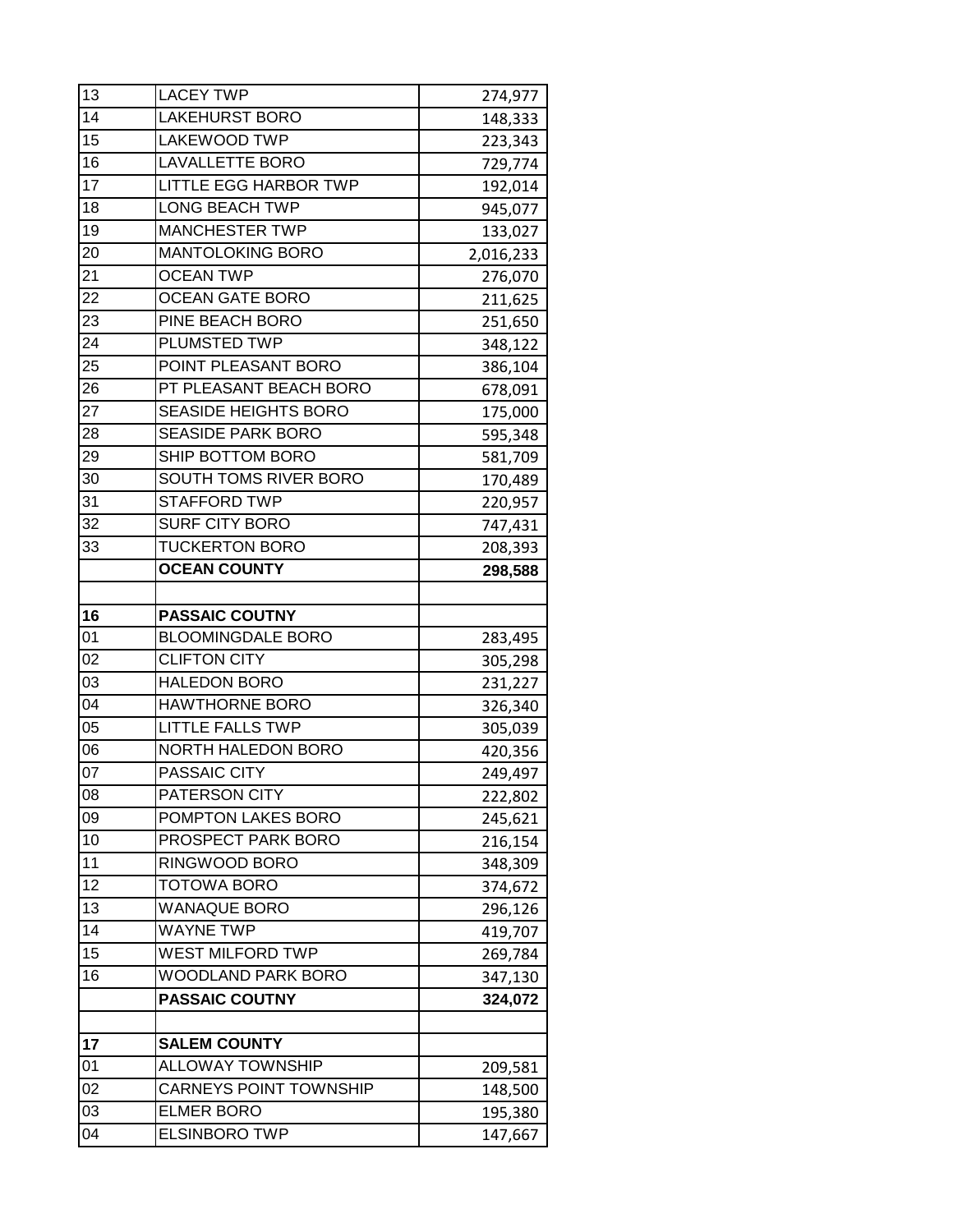| 05 | LOWER ALLOWAY CREEK TWP     | 197,480 |
|----|-----------------------------|---------|
| 06 | <b>MANNINGTON TWP</b>       | 193,250 |
| 07 | <b>OLDMANS TWP</b>          | 166,643 |
| 08 | PENNS GROVE BORO            | 90,267  |
| 09 | PENNSVILLE TWP              | 165,300 |
| 10 | PILESGROVE TWP              | 299,075 |
| 11 | PITTSGROVE TWP              | 248,188 |
| 12 | <b>QUINTON TWP</b>          | 162,091 |
| 13 | <b>SALEM CITY</b>           | 92,375  |
| 14 | <b>UPPER PITTSGROVE TWP</b> | 216,750 |
| 15 | WOODSTOWN BORO              | 196,507 |
|    | <b>SALEM COUNTY</b>         | 191,991 |
|    |                             |         |
| 18 | <b>SOMERSET COUNTY</b>      |         |
| 01 | <b>BEDMINSTER TWP</b>       | 364,283 |
| 02 | <b>BERNARDS TWP</b>         | 583,646 |
| 03 | <b>BERNARDSVILLE BORO</b>   | 832,358 |
| 04 | <b>BOUND BROOK BORO</b>     | 225,900 |
| 05 | <b>BRANCHBURG TWP</b>       | 410,362 |
| 06 | <b>BRIDGEWATER TWP</b>      | 411,473 |
| 07 | FAR HILLS BORO              | 528,625 |
| 08 | <b>FRANKLIN TWP</b>         | 295,210 |
| 09 | <b>GREEN BROOK TWP</b>      | 429,092 |
| 10 | <b>HILLSBOROUGH TWP</b>     | 371,029 |
| 11 | <b>MANVILLE BORO</b>        | 199,684 |
| 12 | <b>MILLSTONE BORO</b>       | 0       |
| 13 | <b>MONTGOMERY TWP</b>       | 550,785 |
| 14 | NORTH PLAINFIELD BORO       | 213,815 |
| 15 | PEAPACK GLADSTONE BORO      | 552,950 |
| 16 | RARITAN BORO                | 332,544 |
| 17 | ROCKY HILL BORO             | 438,250 |
| 18 | SOMERVILLE BORO             | 253,763 |
| 19 | SO BOUND BROOK BORO         | 240,000 |
| 20 | <b>WARREN TWP</b>           | 759,986 |
| 21 | WATCHUNG BORO               | 655,652 |
|    | <b>SOMERSET COUNTY</b>      | 428,116 |
|    |                             |         |
| 19 | <b>SUSSEX COUNTY</b>        |         |
| 01 | ANDOVER BORO                | 369,000 |
| 02 | <b>ANDOVER TWP</b>          | 291,210 |
| 03 | <b>BRANCHVILLE BORO</b>     | 256,233 |
| 04 | <b>BYRAM TWP</b>            | 282,921 |
| 05 | <b>FRANKFORD TWP</b>        | 435,129 |
| 06 | <b>FRANKLIN BORO</b>        | 169,264 |
| 07 | <b>FREDON TWP</b>           | 320,682 |
| 08 | <b>GREEN TWP</b>            | 390,286 |
| 09 | <b>HAMBURG BORO</b>         | 162,034 |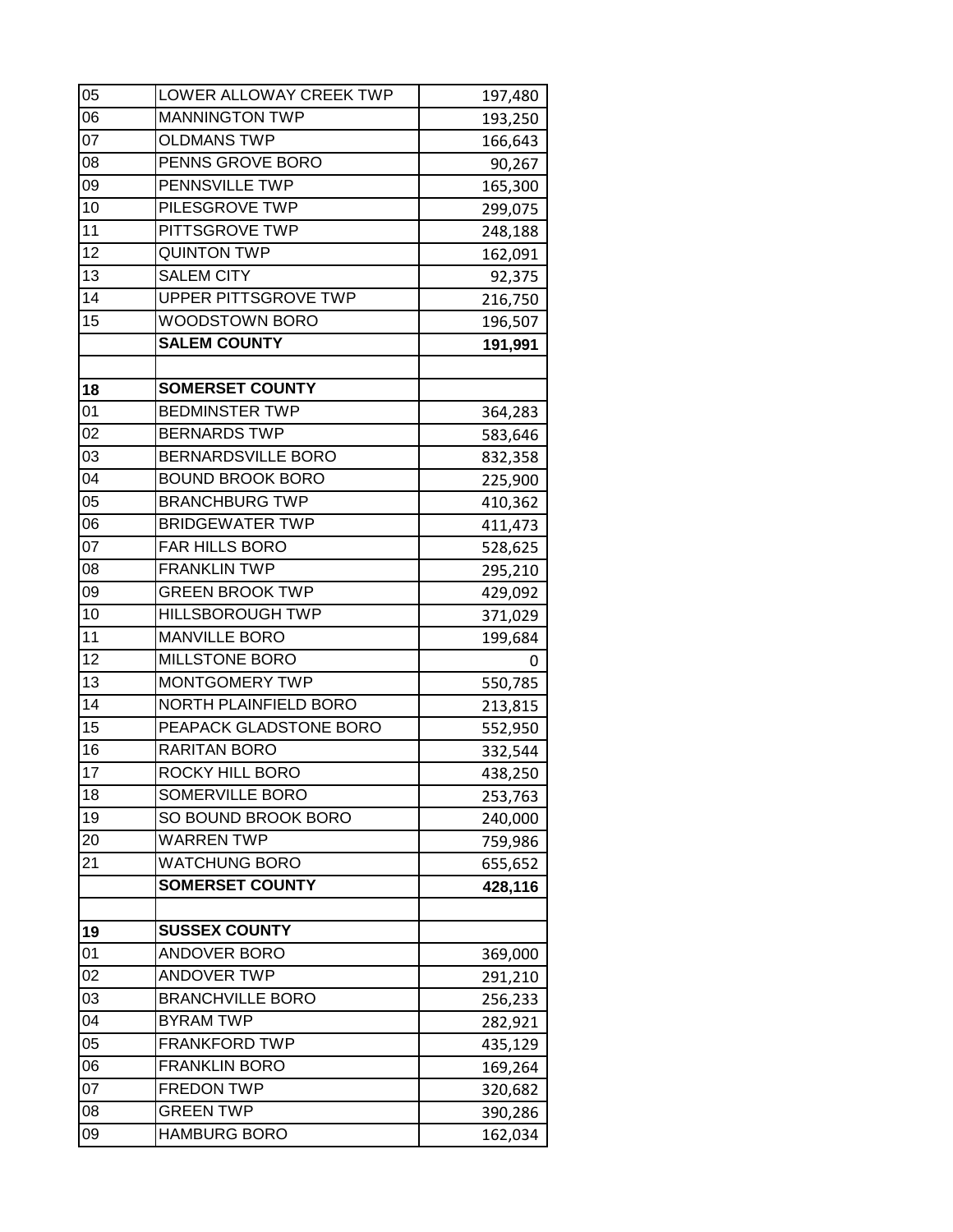| 10              | <b>HAMPTON TWP</b>          | 215,112 |
|-----------------|-----------------------------|---------|
| 11              | <b>HARDYSTON TWP</b>        | 255,492 |
| 12              | <b>HOPATCONG BORO</b>       | 262,862 |
| 13              | <b>LAFAYETTE TWP</b>        | 218,333 |
| $\overline{14}$ | <b>MONTAGUE TWP</b>         | 128,510 |
| 15              | <b>NEWTON TOWN</b>          | 195,934 |
| 16              | OGDENSBURG BORO             | 200,614 |
| $\overline{17}$ | <b>SANDYSTON TWP</b>        | 283,571 |
| 18              | <b>SPARTA TWP</b>           | 408,658 |
| 19              | <b>STANHOPE BORO</b>        | 216,995 |
| 20              | STILLWATER TWP              | 252,462 |
| 21              | <b>SUSSEX BORO</b>          | 172,000 |
| 22              | <b>VERNON TWP</b>           | 220,376 |
| 23              | <b>WALPACK TWP</b>          | 0       |
| 24              | <b>WANTAGE TWP</b>          | 246,684 |
|                 | <b>SUSSEX COUNTY</b>        | 282,001 |
|                 |                             |         |
| 20              | <b>UNION COUNTY</b>         |         |
| 01              | <b>BERKELEY HEIGHTS TWP</b> | 541,071 |
| 02              | <b>CLARK TWP</b>            | 363,976 |
| 03              | <b>CRANFORD TWP</b>         | 406,867 |
| 04              | <b>ELIZABETH CITY</b>       | 198,188 |
| 05              | FANWOOD BORO                | 411,931 |
| 06              | GARWOOD BORO                | 362,063 |
| 07              | <b>HILLSIDE TWP</b>         | 239,148 |
| 08              | <b>KENILWORTH BORO</b>      | 339,399 |
| 09              | <b>LINDEN CITY</b>          | 232,759 |
| 10              | MOUNTAINSIDE BORO           | 565,712 |
| 11              | <b>NEW PROVIDENCE BORO</b>  | 521,861 |
| 12              | PLAINFIELD CITY             | 237,230 |
| 13              | <b>RAHWAY CITY</b>          | 222,539 |
| 14              | ROSELLE BORO                | 169,066 |
| 15              | ROSELLE PARK BORO           | 252,642 |
| 16              | <b>SCOTCH PLAINS TWP</b>    | 463,645 |
| 17              | SPRINGFIELD TWP             | 367,374 |
| 18              | <b>SUMMIT CITY</b>          | 953,903 |
| 19              | <b>UNION TWP</b>            | 262,380 |
| 20              | <b>WESTFIELD TOWN</b>       | 702,688 |
| 21              | <b>WINFIELD TWP</b>         | 0       |
|                 | <b>UNION COUNTY</b>         | 439,999 |
|                 |                             |         |
| 21              | <b>WARREN COUNTY</b>        |         |
| 01              | <b>ALLAMUCHY TWP</b>        | 266,978 |
| 02              | <b>ALPHA BORO</b>           | 184,571 |
| 03              | <b>BELVIDERE TOWN</b>       | 175,974 |
| 04              | <b>BLAIRSTOWN TWP</b>       | 242,628 |
| 05              | <b>FRANKLIN TWP</b>         | 315,485 |